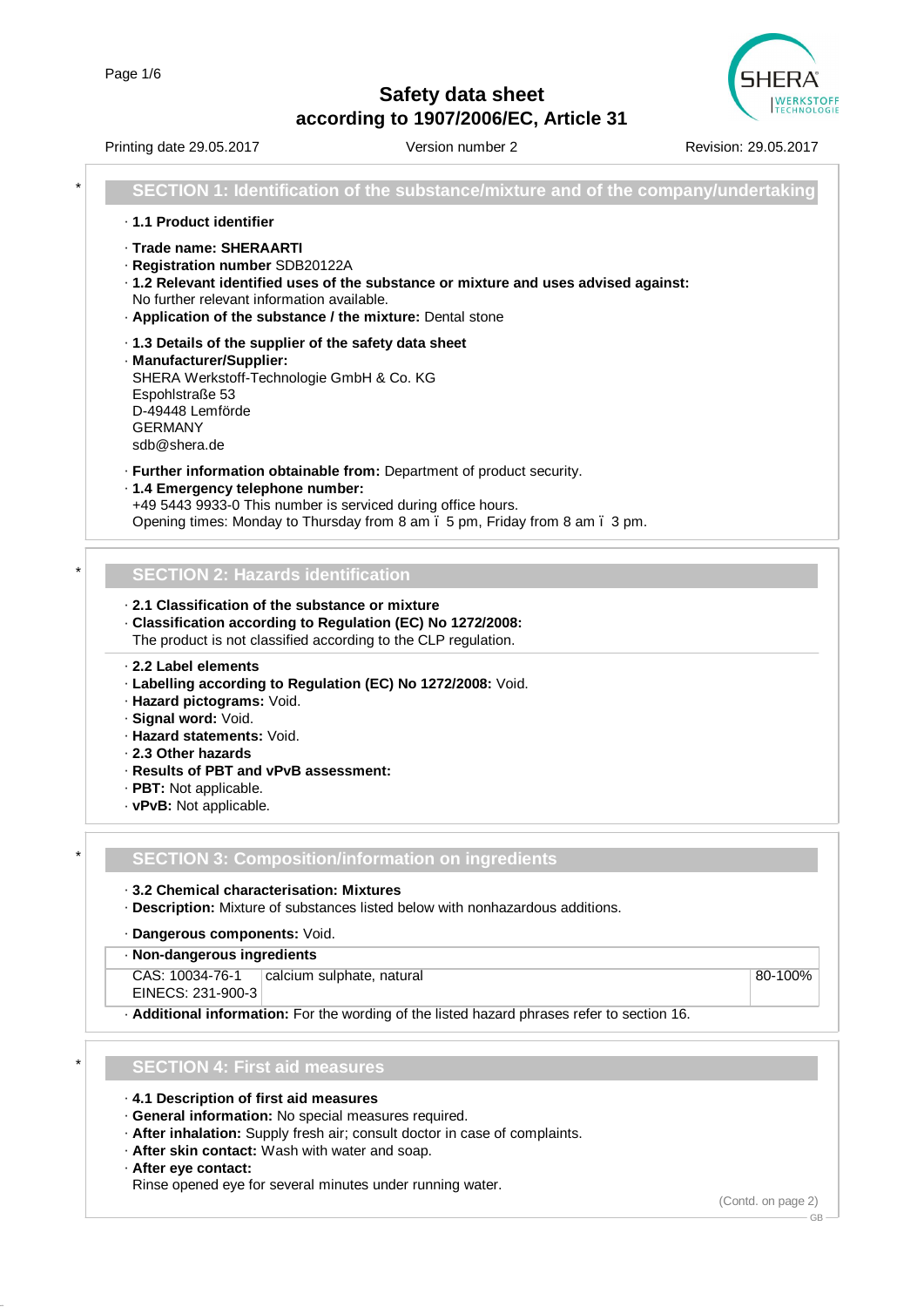

Printing date 29.05.2017 **Version number 2** Revision: 29.05.2017

#### **Trade name: SHERAARTI**

(Contd. of page 1)

Seek medical treatment.

· **After swallowing:**

Rinse out mouth and then drink plenty of water. If symptoms persist consult doctor.

- · **4.2 Most important symptoms and effects, both acute and delayed** No further relevant information available.
- · **4.3 Indication of any immediate medical attention and special treatment needed** No further relevant information available.
- \* **SECTION 5: Firefighting measures**

· **5.1 Extinguishing media**

· **Suitable extinguishing agents:**

CO<sub>2</sub>, powder or water spray. Fight larger fires with water spray or alcohol resistant foam.

- Use fire extinguishing methods suitable to surrounding conditions.
- · **5.2 Special hazards arising from the substance or mixture** In case of fire, the following can be released: Sulphur dioxide (SO₂).
- · **5.3 Advice for firefighters**
- · **Protective equipment:** Wear self-contained respiratory protective device. Wear fully protective suit.

#### \* **SECTION 6: Accidental release measures**

· **6.1 Personal precautions, protective equipment and emergency procedures** Avoid formation of dust.

- · **6.2 Environmental precautions** No special measures are necessary.
- · **6.3 Methods and material for containment and cleaning up**
- Pick up mechanically. Do not breathe dust. Avoid generation of dust.
- · **6.4 Reference to other sections** See Section 7 for information on safe handling.
- See Section 8 for information on personal protection equipment.

See Section 13 for disposal information.

### \* **SECTION 7: Handling and storage**

· **7.1 Precautions for safe handling** The usual precautionary measures are to be adhered to when handling chemicals. Keep receptacles tightly sealed. Use only in well ventilated areas. Ensure good ventilation / exhaustion at the workplace. Do not breathe dust. · **Information about fire - and explosion protection:** No special measures required. · **7.2 Conditions for safe storage, including any incompatibilities** · **Storage**

· **Requirements to be met by storerooms and receptacles:**

Store in a dry place. Avoid generation of dust. Keep container tightly closed. Protect from moisture.

· **Information about storage in one common storage facility:** Not required.

(Contd. on page 3)

GB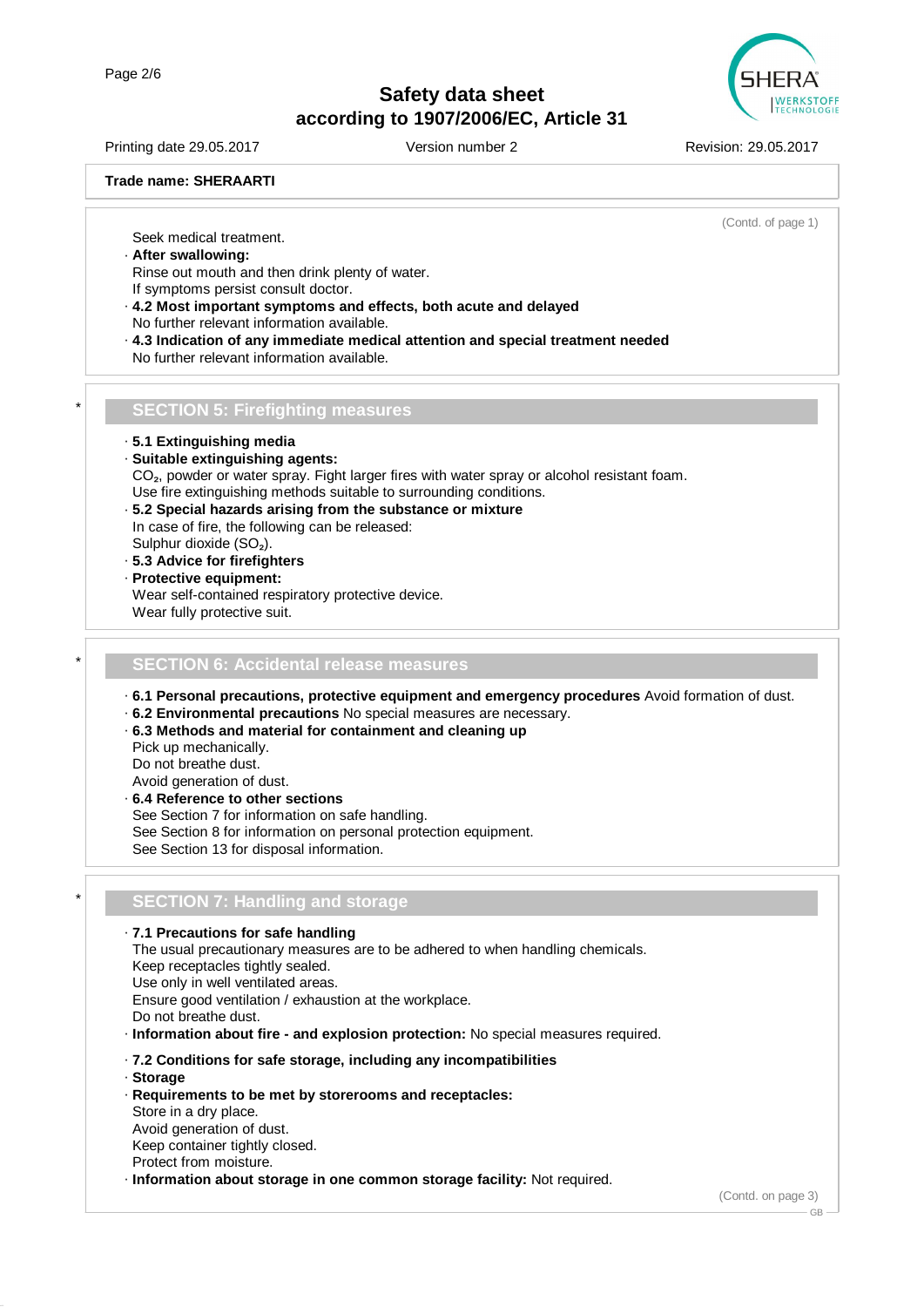Printing date 29.05.2017 **Version number 2** Revision: 29.05.2017

(Contd. of page 2)

**Trade name: SHERAARTI**

- · **Further information about storage conditions:** None.
- · **Storage class:** No information available.
- · **7.3 Specific end use(s)** No further relevant information available.

### \* **SECTION 8: Exposure controls/personal protection**

- · **Additional information about design of technical facilities:** No further data; see item 7.
- · **8.1 Control parameters**
- · **Ingredients with limit values that require monitoring at the workplace:** The product does not contain any relevant quantities of materials with critical values that have to be monitored at the workplace.
- · **Additional information:** The lists valid during the making were used as basis.
- · **8.2 Exposure controls**
- · **Personal protective equipment:**
- · **General protective and hygienic measures:**

The usual precautionary measures are to be adhered to when handling chemicals.

· **Respiratory protection:**

With correct and proper use, and under normal conditions, breathing protection is not required. Use suitable respiratory protective device in case of insufficient ventilation. Respiratory protection in case of forming dust.

· **Protection of hands:**

The glove material has to be impermeable and resistant to the product. Due to missing tests no recommendation to the glove material can be given for the product. Selection of the glove material on consideration of the penetration times, rates of diffusion and the degradation.

· **Material of gloves:**

The selection of the suitable gloves does not only depend on the material, but also on further marks of quality and varies from manufacturer to manufacturer. As the product is a preparation of several substances, the resistance of the glove material can not be calculated in advance and has therefore to be checked prior to the application.

· **Penetration time of glove material:**

The exact break through time has to be found out by the manufacturer of the protective gloves and has to be observed.

· **Eye protection:** Dust protection goggles.

| . 9.1 Information on basic physical and chemical properties |                           |  |
|-------------------------------------------------------------|---------------------------|--|
| · General Information<br>· Appearance:                      |                           |  |
| Form:                                                       | Powder                    |  |
| Colour:                                                     | Various colours           |  |
| · Odour:                                                    | Odourless                 |  |
| · pH-value:                                                 | Not applicable.           |  |
| Change in condition:                                        |                           |  |
| <b>Melting point/freezing point:</b>                        | Undetermined.             |  |
| Initial boiling point and boiling range: Undetermined.      |                           |  |
| · Flash point:                                              | Not applicable.           |  |
| · Flammability (solid, gas):                                | Product is not flammable. |  |
| · Ignition temperature:                                     | Not applicable.           |  |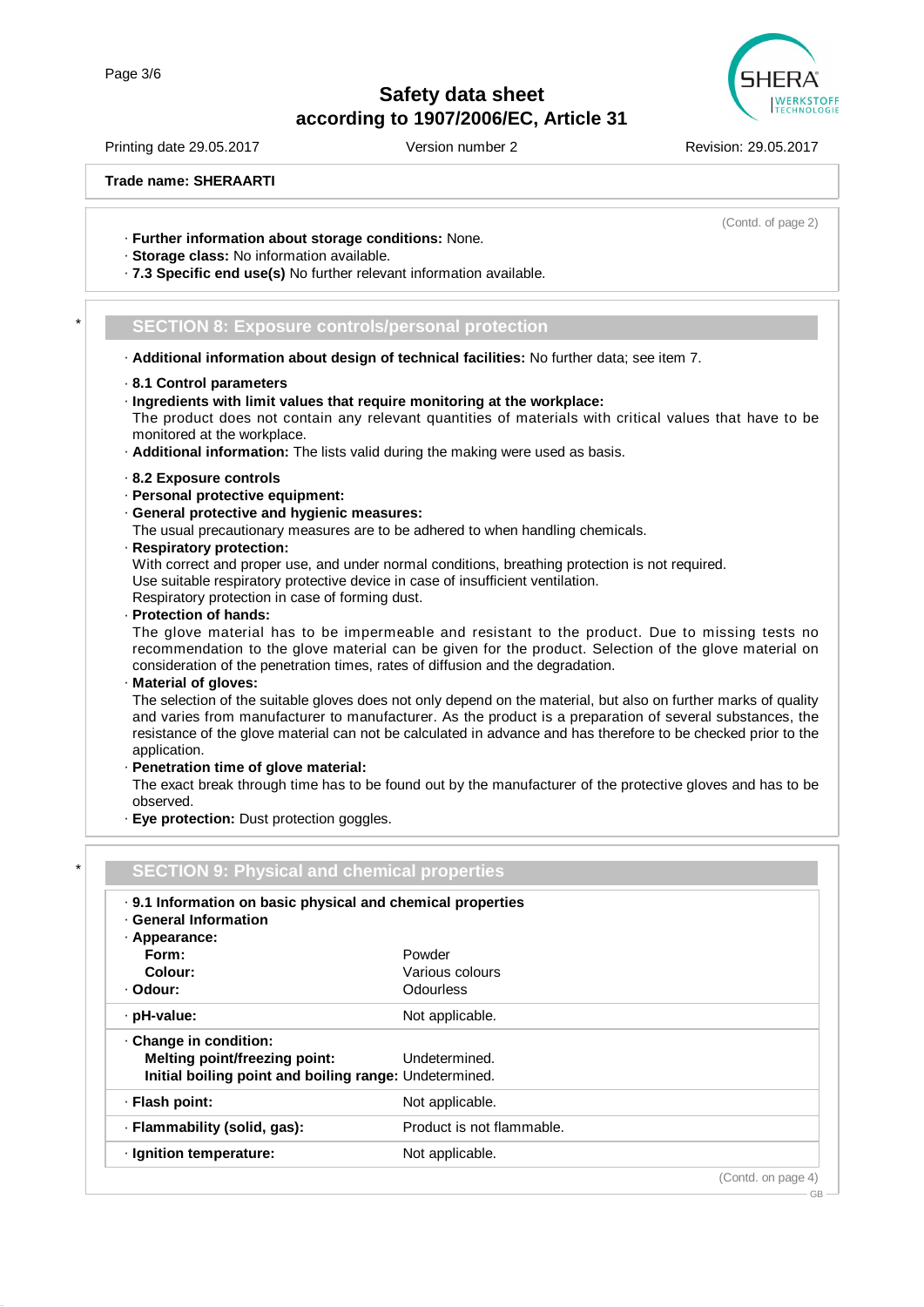

| Printing date 29.05.2017   | Version number 2 | Revision: 29.05.2017 |
|----------------------------|------------------|----------------------|
| Trade name: SHERAARTI      |                  |                      |
| Desampagitian tampayatura: | Not dotageoinad  | (Contd. of page 3)   |

| · Decomposition temperature:                                              | <b>NOT GETERMINED.</b>                                 |
|---------------------------------------------------------------------------|--------------------------------------------------------|
| · Auto-ignition temperature:                                              | Product is not selfigniting.                           |
| · Explosive properties:                                                   | Product does not present an explosion hazard.          |
| · Density:                                                                | Not determined.                                        |
| · Solubility in / Miscibility with<br>water at $20 °C$ :                  | $2$ g/l                                                |
| · Solvent content:<br><b>Organic solvents:</b><br>. 9.2 Other information | $0.0 \%$<br>No further relevant information available. |

### \* **SECTION 10: Stability and reactivity**

- · **10.1 Reactivity** No data available.
- · **10.2 Chemical stability**
- · **Thermal decomposition / conditions to be avoided:** No decomposition if used according to specifications.
- · **10.3 Possibility of hazardous reactions** No further relevant information available.
- · **10.4 Conditions to avoid**
- Moisture.

Room humidity.

- · **10.5 Incompatible materials** No further relevant information available.
- · **10.6 Hazardous decomposition products** Decompostion takes place from temperatures above: 1000 °C. Sulphur dioxide. Sulphur trioxide  $(SO<sub>3</sub>)$  or  $SO<sub>3</sub>$ -mist. Calcium oxide.

### \* **SECTION 11: Toxicological information**

- · **11.1 Information on toxicological effects**
- · **Acute toxicity:** No data available.
- · **Primary irritant effect:**
- · **Skin corrosion/irritation** Based on available data, the classification criteria are not met.
- · **Serious eye damage/irritation** Based on available data, the classification criteria are not met.
- · **Respiratory or skin sensitisation** Based on available data, the classification criteria are not met.
- · **Additional toxicological information:** No further relevant information available.
- · **CMR effects (carcinogenity, mutagenicity and toxicity for reproduction)**
- · **Germ cell mutagenicity** Based on available data, the classification criteria are not met.
- · **Carcinogenicity** Based on available data, the classification criteria are not met.
- · **Reproductive toxicity** Based on available data, the classification criteria are not met.
- · **STOT-single exposure** Based on available data, the classification criteria are not met.
- · **STOT-repeated exposure** Based on available data, the classification criteria are not met.
- · **Aspiration hazard** Based on available data, the classification criteria are not met.

### \* **SECTION 12: Ecological information**

- · **12.1 Toxicity**
- · **Aquatic toxicity:** No further relevant information available.
- · **12.2 Persistence and degradability** No further relevant information available.
- · **12.3 Bioaccumulative potential** No further relevant information available.

(Contd. on page 5)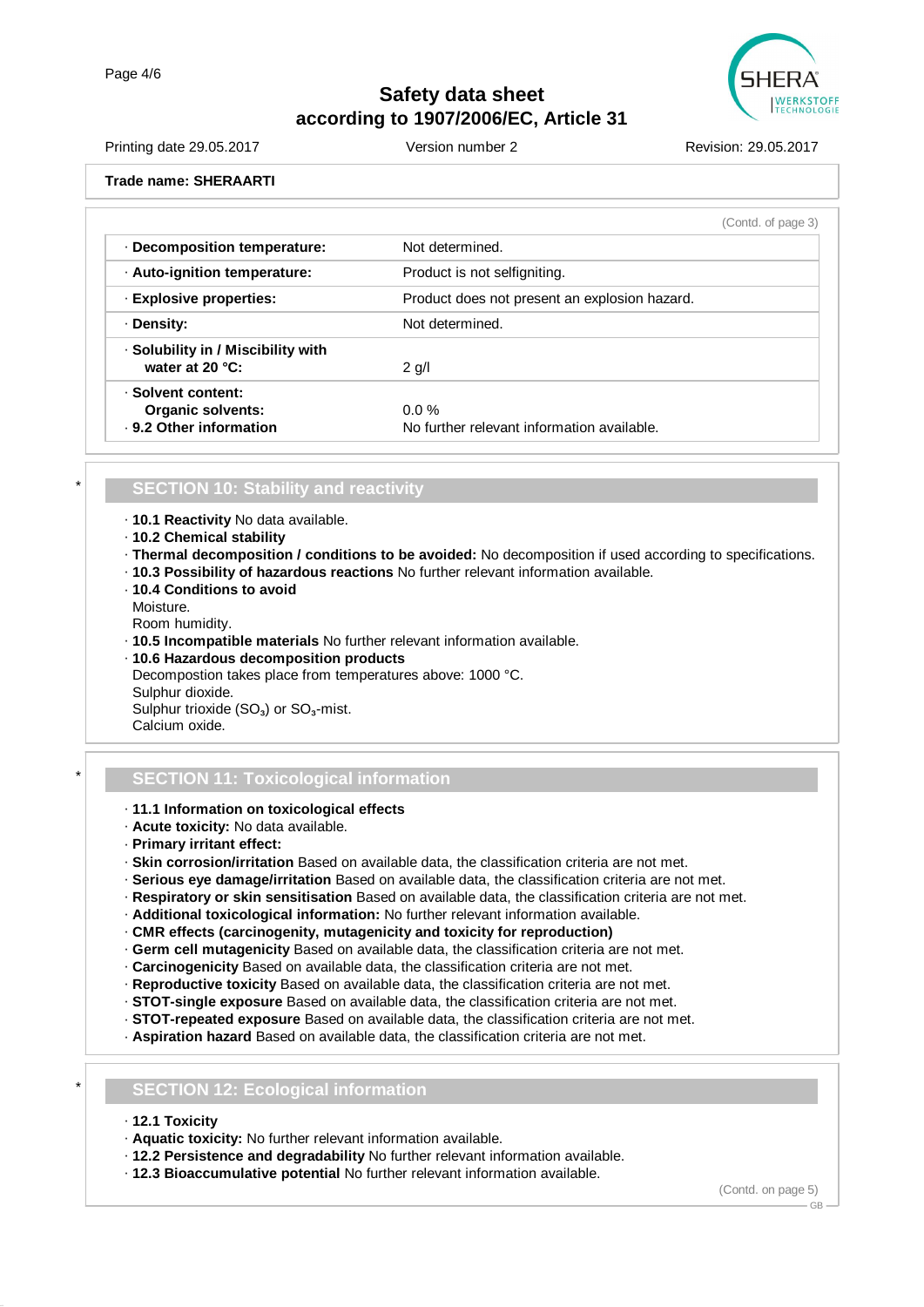

Printing date 29.05.2017 Version number 2 Revision: 29.05.2017

(Contd. of page 4)

**Trade name: SHERAARTI**

· **12.4 Mobility in soil** No further relevant information available.

- · **Additional ecological information:**
- · **General notes:** Water hazard class 1 (German Regulation) (Self-assessment): slightly hazardous for water.
- · **12.5 Results of PBT and vPvB assessment**
- · **PBT:** Not applicable.
- · **vPvB:** Not applicable.
- · **12.6 Other adverse effects** No further relevant information available.

#### \* **SECTION 13: Disposal considerations**

· **13.1 Waste treatment methods**

#### · **Recommendation:**

Waste disposal according to official state regulations.

Smaller quantities can be disposed of with household waste.

· **Waste disposal key:**

The waste disposal code as prescribed in the EuropeanWaste Catalogue (EWC) depends on the waste producer and can thus vary for a product. The waste disposal code should thus be obtained separately from the waste producer in each case.

· **European waste catalogue:**

According to EAKV, allocation of waste identity numbers/waste descriptions must be carried out in a specific way for every industry and process.

#### · **Uncleaned packaging:**

· **Recommendation:** Disposal must be made according to official regulations.

| . 14.1 UN-Number<br>· ADR, ADN, IMDG, IATA               | Void.           |
|----------------------------------------------------------|-----------------|
|                                                          |                 |
| ⋅ 14.2 UN proper shipping name<br>· ADR, ADN, IMDG, IATA | Void.           |
|                                                          |                 |
| ⋅ 14.3 Transport hazard class(es)                        |                 |
| · ADR, ADN, IMDG, IATA                                   |                 |
| · Class                                                  | Void.           |
| ⋅ 14.4 Packing group                                     |                 |
| · ADR, IMDG, IATA                                        | Void.           |
| · 14.5 Environmental hazards:                            |                 |
| · Marine pollutant:                                      | No.             |
| · 14.6 Special precautions for user                      | Not applicable. |
| · 14.7 Transport in bulk according to Annex II of        |                 |
| <b>Marpol and the IBC Code</b>                           | Not applicable. |

(Contd. on page 6)

GB